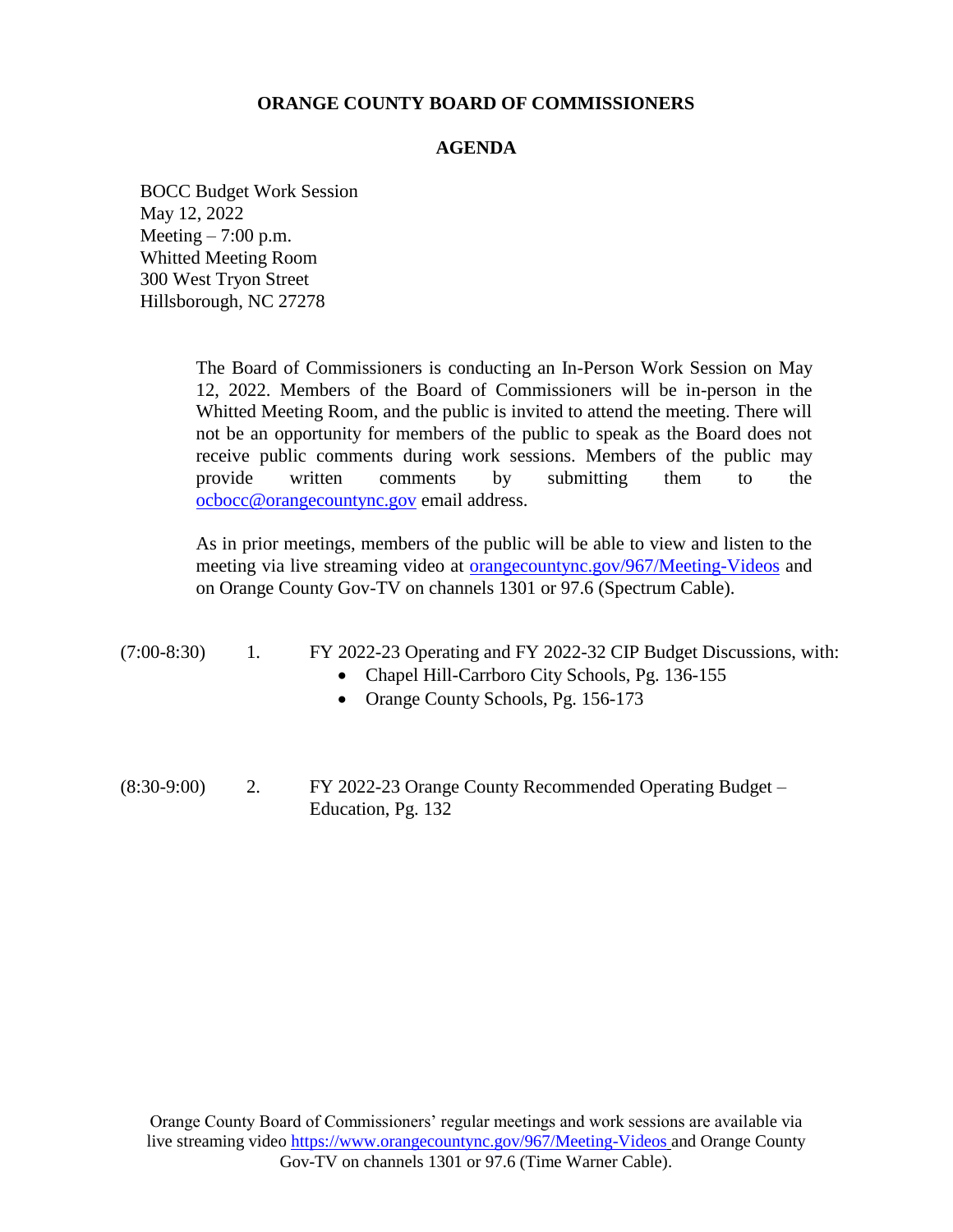# **ORANGE COUNTY BOARD OF COMMISSIONERS**

# **ACTION AGENDA ITEM ABSTRACT**

**Meeting Date:** May 12, 2022

**Action Agenda Item No.** 2

**SUBJECT:** FY 2022-23 Budget Work Session with Chapel Hill-Carrboro City Schools and Orange County Schools

**DEPARTMENT:** County Manager and Finance and Administrative Services

# **ATTACHMENT(S):**

- A. NC Public Schools/DPI-Per Pupil Allocations by County
- B. Historical Per Pupil Appropriation
- C. Historical CHCCS District Tax
- D. School Districts Local Current Expense Fund Balance Policy
- E. Schools Capital Projects Summary (**Revised**)

# **INFORMATION CONTACT:**

Bonnie Hammersley, (919) 245-2300 Travis Myren, (919) 245-2308 Rebecca Crawford, (919) 245-2152 Gary Donaldson, (919) 245-2453

**PURPOSE:** To review and discuss the Chapel Hill-Carrboro City Schools and Orange County Schools FY 2022-23 Operating and Capital Investment Plan Budgets.

**BACKGROUND:** The County Manager presented the FY 2022-23 Recommended Budget on May 3, 2022. Since that time, the Board has conducted one public hearing to receive residents' comments regarding the proposed funding plan. This discussion is the first opportunity the Board has had to discuss next year's recommended funding plan related to Education funding. Total K-12 Education funding as included in the FY 2022-23 Manager Recommended Budget is \$120,324,620, or 47.1 percent of General Fund revenues. This includes funding for current expense, school related debt service, and school health and safety service contracts.

# **Total Funding for Local School Districts:**

 2018-19 2019-20 2020-21 2021-22 2022-23\* Original Budget \$109,141,519 \$113,480,859 \$113,939,715 \$116,721,030 \$120,324,620  **\****Recommended Budget* 

# **Student Enrollment Projections:**

Based on North Carolina Department of Public Instruction (DPI) projections, the Chapel Hill-Carrboro City School District enrollment for fiscal year 2022-23 totals 11,442, for an overall decrease of 909 budgeted students when compared to FY 2021-22.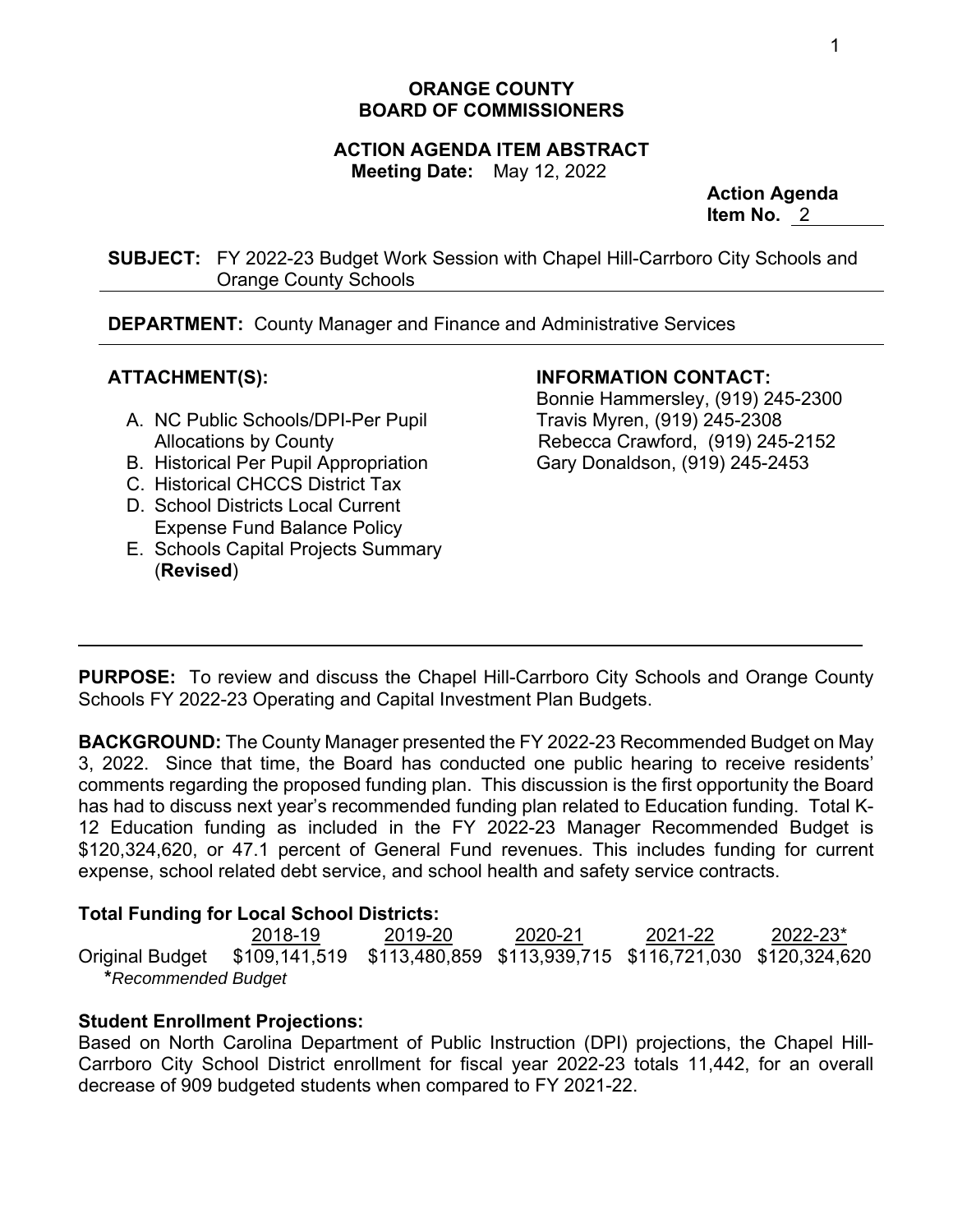Based on DPI projections, the Orange County Schools district enrollment for fiscal year 2022-23 totals 8,023, for an overall decrease of 87 budgeted students when compared to FY 2021-22.

| <b>CHCCS</b>                             | March<br>2021 DPI<br>#s | March<br>2022 DPI<br>#s | <b>Difference</b> | <b>OCS</b>                                      | March<br>2021 DPI<br>#s | March<br>2022 DPI<br>#s | <b>Difference</b> |
|------------------------------------------|-------------------------|-------------------------|-------------------|-------------------------------------------------|-------------------------|-------------------------|-------------------|
| <b>IDPI Enrollment</b>                   | 12.448                  | 11.466                  | $-982$            | <b>DPI Enrollment</b>                           | 7.299                   | 7,182                   | $-117$            |
| Less: Out-of-District                    | 253                     | 229                     | $-24$             | Less: Out-of-District                           | 108                     | 110                     | $\overline{c}$    |
| Subtotal                                 | 12.195                  | 11,237                  | $-958$            | Subtotal                                        | 7.191                   | 7,072                   | $-119$            |
| Plus: Current Charter<br>Students        | 156                     | 205                     | 49                | <i>Plus:</i> Current Charter<br><b>Students</b> | 919                     | 951                     | 32                |
| <b>Total Budgeted</b><br><b>Students</b> | 12,351                  | 11.442                  | $-909$            | <b>Total Budgeted</b><br>Students               | 8,110                   | 8,023                   | $-87$             |
| % Distribution By District               | 60.36%                  | 58.78%                  | $-1.58%$          | % Distribution By<br><b>District</b>            | 39.64%                  | 41.22%                  | 1.58%             |

| <b>CHCCS</b>                    | <b>March</b><br>2021 DPI<br>#s | <b>March</b><br>2022 DPI<br>#s | <b>Difference</b> | <b>OCS</b>                               | <b>March</b><br>2021 DPI<br>#s | <b>March</b><br>2022 DPI<br>#s | <b>Difference</b> |
|---------------------------------|--------------------------------|--------------------------------|-------------------|------------------------------------------|--------------------------------|--------------------------------|-------------------|
| PI Enrollment                   | 12.448                         | 11.466                         | $-982$            | <b>DPI Enrollment</b>                    | 7.299                          | 7,182                          | $-117$            |
| ess: Out-of-District            | 253                            | 229                            | $-24$             | Less: Out-of-District                    | 108                            | 110                            |                   |
| Subtotal                        | 12.195                         | 11,237                         | $-958$            | Subtotal                                 | 7.191                          | 7,072                          | $-119$            |
| us: Current Charter<br>udents   | 156                            | 205                            | 49                | Plus: Current Charter<br><b>Students</b> | 919                            | 951                            | 32                |
| <b>otal Budgeted</b><br>udents: | 12.351                         | 11.442                         | $-909$            | <b>Total Budgeted</b><br><b>Students</b> | 8,110                          | 8,023                          | $-87$             |
| Distribution By District        | 60.36%                         | 58.78%                         | $-1.58%$          | % Distribution By<br><b>District</b>     | 39.64%                         | 41.22%                         | 1.58%             |

The North Carolina General Assembly requires school systems to pay a per pupil allotment to support charter students within their districts.

## **School Districts Budget Requests**

Both School Districts requested increases in per pupil funding for FY 2022-23 as detailed in the tables below.

| <b>OCS</b>           | FY 2021-22<br>Approved | FY 2022-23<br>FY 2022-23<br>Continuation<br><b>Expansion</b><br><b>Increase</b><br><b>Increase</b> |             | <b>Total</b><br>FY 2022-23<br><b>Increase</b> | <b>Total</b><br>FY 2022-23<br><b>Request</b> |
|----------------------|------------------------|----------------------------------------------------------------------------------------------------|-------------|-----------------------------------------------|----------------------------------------------|
| <b>ADM</b>           | 8,110                  | 8,023                                                                                              | 8,023       | 8,023                                         | 8,023                                        |
| Current Expense      | \$35,416,370           | \$1,100,000                                                                                        | \$4,319,500 | \$5,419,500                                   | \$40,835,870                                 |
| Per Pupil Equivalent | \$4,367                | \$137                                                                                              | \$538       | \$675                                         | \$5,090                                      |

| <b>CHCCS</b>         | FY 2021-22<br>Approved | FY 2022-23<br>Continuation<br><b>Increase</b> | FY 2022-23<br><b>Expansion</b><br><b>Increase</b> | Total<br>FY 2022-23<br><b>Increase</b> | <b>Total</b><br>FY 2022-23<br><b>Request</b> |
|----------------------|------------------------|-----------------------------------------------|---------------------------------------------------|----------------------------------------|----------------------------------------------|
| <b>ADM</b>           | 12,351                 | 11,442                                        | 11,442                                            | 11,442                                 | 11,442                                       |
| Current Expense      | \$53,936,817           | \$2,370,000                                   | \$5,795,000                                       | \$8,165,000                            | \$62,101,817                                 |
| Per Pupil Equivalent | \$4,367                | \$207                                         | \$506                                             | \$714                                  | \$5,428                                      |

#### **Current Expense**

The recommended appropriations for Chapel Hill-Carrboro City and Orange County Schools increases the current expense funding by \$4,225,596 in FY 2022-23 as detailed in the tables below. This includes per pupil funding to increase to \$4,808 for each of the 19,465 students in the two school systems. Local Current Expense funding supplements State and Federal funds received by each district for the day-to-day operation of schools. Examples of expenses paid from these funds include salaries and benefits for locally paid teachers and utilities. North Carolina statutes mandate boards of county commissioners to provide local current expense monies to school districts. Counties having more than one school administrative unit, as is the case in Orange County, are required to provide equal per pupil appropriations to each system.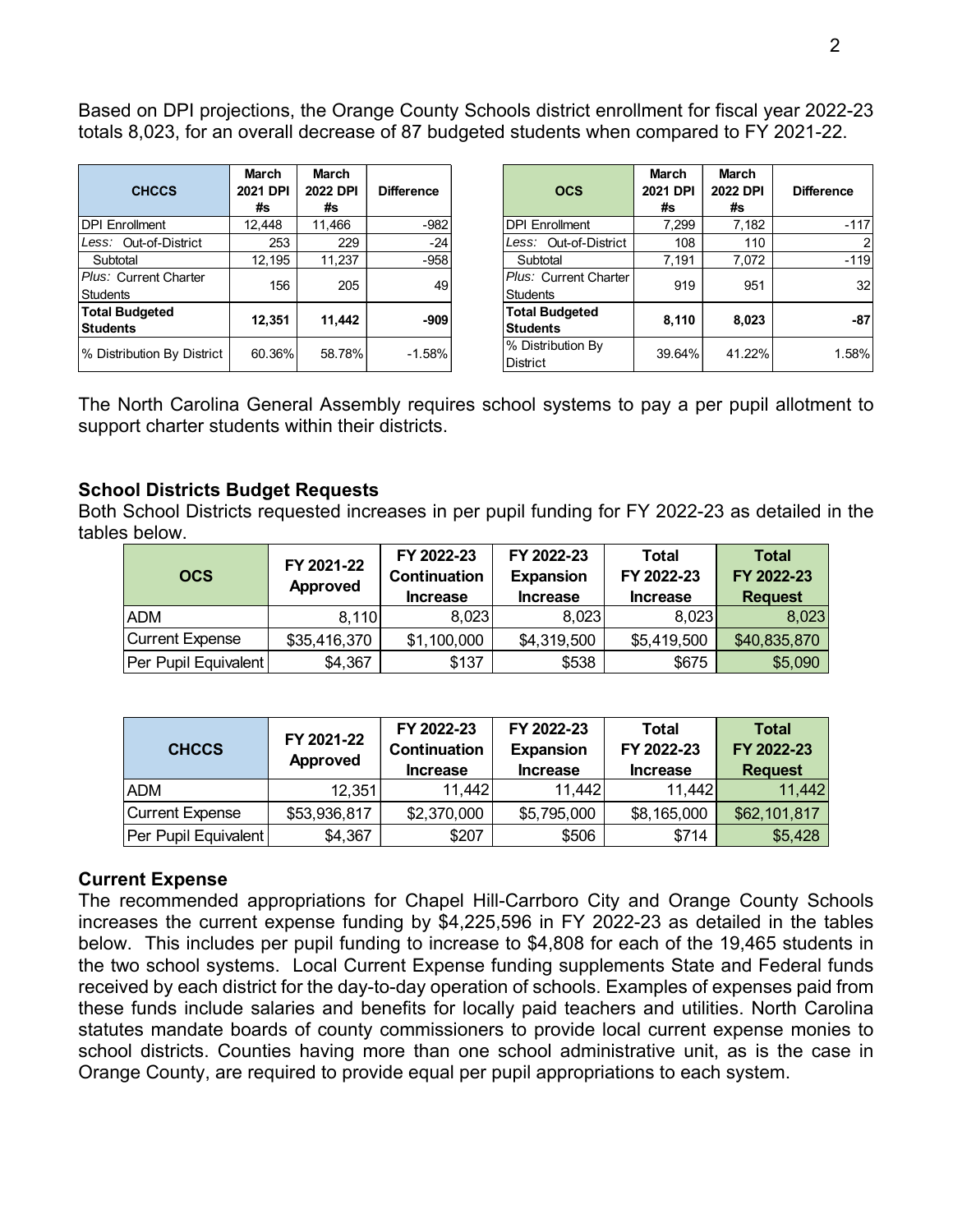| <b>OCS</b>             | FY 2021-22<br>Approved | Total<br>FY 2022-23<br><b>Request</b> | <b>Total FY 2022-23</b><br><b>Recommend</b> | <b>Difference</b> |
|------------------------|------------------------|---------------------------------------|---------------------------------------------|-------------------|
| <b>ADM</b>             | 8,110                  | 8,023                                 | 8,023                                       |                   |
| <b>Current Expense</b> | \$35,416,370           | \$40,835,870                          | \$38,570,900                                | \$2,264,970       |
| Per Pupil Equivalent   | \$4,367                | \$5,090                               | \$4,808                                     | \$282             |

| <b>CHCCS</b>           | FY 2021-22<br>Approved | <b>Total</b><br>FY 2022-23<br><b>Request</b> | <b>Total FY 2022-23</b><br><b>Recommend</b> | <b>Difference</b> |
|------------------------|------------------------|----------------------------------------------|---------------------------------------------|-------------------|
| <b>ADM</b>             | 12,351                 | 11,442                                       | 11,442                                      |                   |
| <b>Current Expense</b> | \$53,936,817           | \$62,101,817                                 | \$55,007,882                                | \$7,093,935       |
| Per Pupil Equivalent   | \$4,367                | \$5,428                                      | \$4,808                                     | \$620             |

### **Recurring Capital**

Recurring capital for both School districts remains the same as the prior year appropriation of \$3 million dollars. The budget for FY 2022-23 includes \$1,763,400 for Chapel Hill-Carrboro City Schools and \$1,236,600 for Orange County Schools. For FY 2022-23, a mix of debt financing (see page 95 of the Capital Investment Plan (CIP)) and pay-as-you-go funding (see page 132 of the Operating Budget) is recommended for Recurring Capital. Recurring capital pays for facility improvements, equipment, furnishings, and vehicle and bus purchases. State statutes mandate counties to fund recurring capital. However, the amount of money counties allocate to this function is discretionary and varies from county to county. **Note**: These amounts have been revised (represented by yellow highlighting on Attachment 2-E) from the Original Recommended Capital Investment Plan to reflect the revised average daily membership (ADM) percentage, as included in the FY 2022-23 Manager Recommended Operating Budget.

#### **Long Range Capital**

The County plans and programs long-range school capital funding through the County's Capital Investment Plan (CIP). The recommended CIP budget for FY 2022-23 includes \$2,502,680 for Chapel Hill-Carrboro City Schools and \$1,755,026 for Orange County Schools, as detailed on Attachment 2-E, which is an updated version of page 95 of the CIP using the most recent ADM for each district. This combines to a total of \$4,257,706, which represents an increase of \$83,484 from FY 2021-22. A 2% annual growth rate is included throughout the years of the CIP related to Long Range Capital. For FY 2022-23, as was the case in FY 2021-22, debt financing will be utilized, instead of pay-as-you-go funds for Long Range Capital projects. Similar to Local Current Expense funding, the amount of money counties allocate to long-range capital expenditures is discretionary and varies from county to county.

#### **School Debt Service**

The recommended budget provides for \$21,807,353 in School Related Debt Service, which represents repayment of principal and interest on School related debt, including general obligation bonds and private placement loans. This is a decrease of \$1,930,893 from FY 2021-22. North Carolina statutes require counties to pay for school related capital items, such as acquisition and construction of facilities. In instances where counties borrow funds to pay for such items, the State mandates counties to repay the debt. The amount of money counties borrow for school related projects is discretionary and varies from county to county.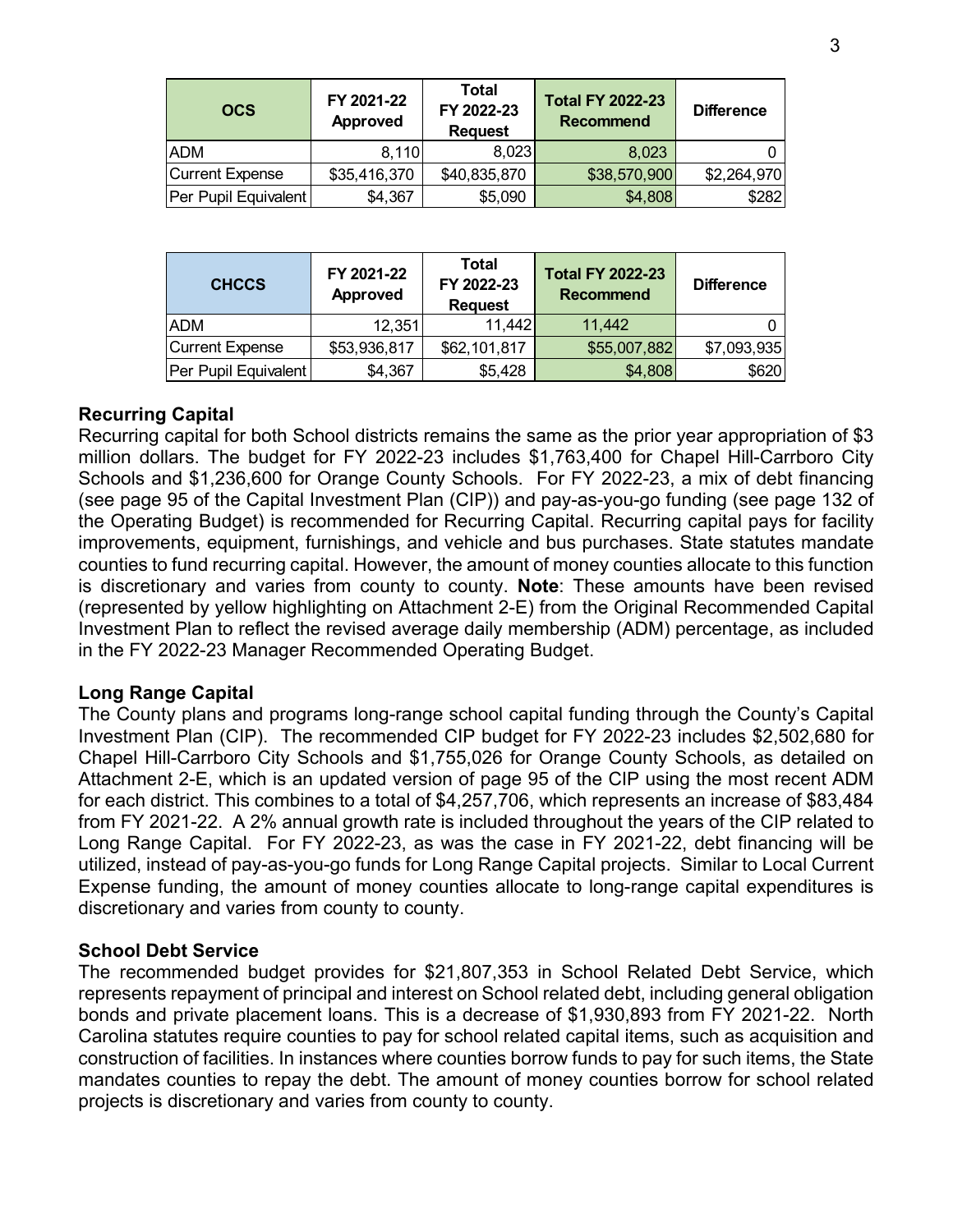### **Health and Safety Service Contracts**

The recommended budget includes \$3,738,485 for the Health and Safety Service Contracts for both school districts to cover the costs of School Resource Officers in every middle and high school, and a School Health Nurse in every elementary, middle, and high school in both school systems. This represents a 3% increase over the FY 2021-22 funding amount.

### **Capital Investment Plan**

The FY 2022-23 Manager Recommended Capital Investment Plan includes funding of \$18,088,811 in FY 2022-23, and a 10-Year total of \$101,939,541, for Chapel Hill-Carrboro City Schools. Funding of \$9,925,349 in FY 2022-23, and a 10-Year total of \$64,380,719, is included for Orange County Schools. The new split of funding per school system is detailed on Attachment  $2-E$ .

## **Supplemental Deferred Maintenance Program**

The FY 2020-21 CIP introduced a supplemental funding program for deferred maintenance and life and safety improvements in schools. The program would involve an expenditure of \$30 million over a three year period to expedite each School District's backlog of deferred maintenance projects in anticipation of a potential general obligation bond referendum in future years.

The total amount was divided between the Districts on the basis of average daily membership in FY 2020-21. As a result, Chapel Hill-Carrboro City Schools was allocated 59.99% or \$17,997,000 of the \$30 million total while Orange County Schools was allocated 40.01% or \$12,003,000 of the total amount.

The FY 2022-23 CIP recommends a second round of \$30 million over two years for additional school funding. These funds are split between the Districts on the basis of the average daily membership in FY 2022-23. As a result, Chapel Hill-Carrboro City Schools will be allocated 58.78% or \$17,634,000 of the \$30 million total while Orange County Schools will be allocated 41.22% or \$12,366,000 of the total amount. These funds are split so that 10% or \$3 million can be spent in FY 2022-23 for planning and professional services, so that the remaining 90% or \$27 million can be "shovel ready" immediately in FY 2023-24. The two rounds of funding can be combined by the schools to complete larger projects as detailed in the tables below.

| <b>CHCCS</b>                            | FY 2020-21      | FY 2021-22           | FY 2022-23       | FY 2023-24      | <b>Total</b> |
|-----------------------------------------|-----------------|----------------------|------------------|-----------------|--------------|
| Original FY 2020-21<br>Allocation       | \$<br>1,800,000 |                      | \$10,000,000     | \$<br>6,197,000 | \$17,997,000 |
| Recommended FY<br>2022-23<br>Allocation |                 |                      | 1,763,400<br>\$. | \$15,870,600    | \$17,634,000 |
| <b>Total Funding</b>                    | 1,800,000<br>Ş  | \$<br>$\blacksquare$ | \$11,763,400     | \$22,067,600    | \$35,631,000 |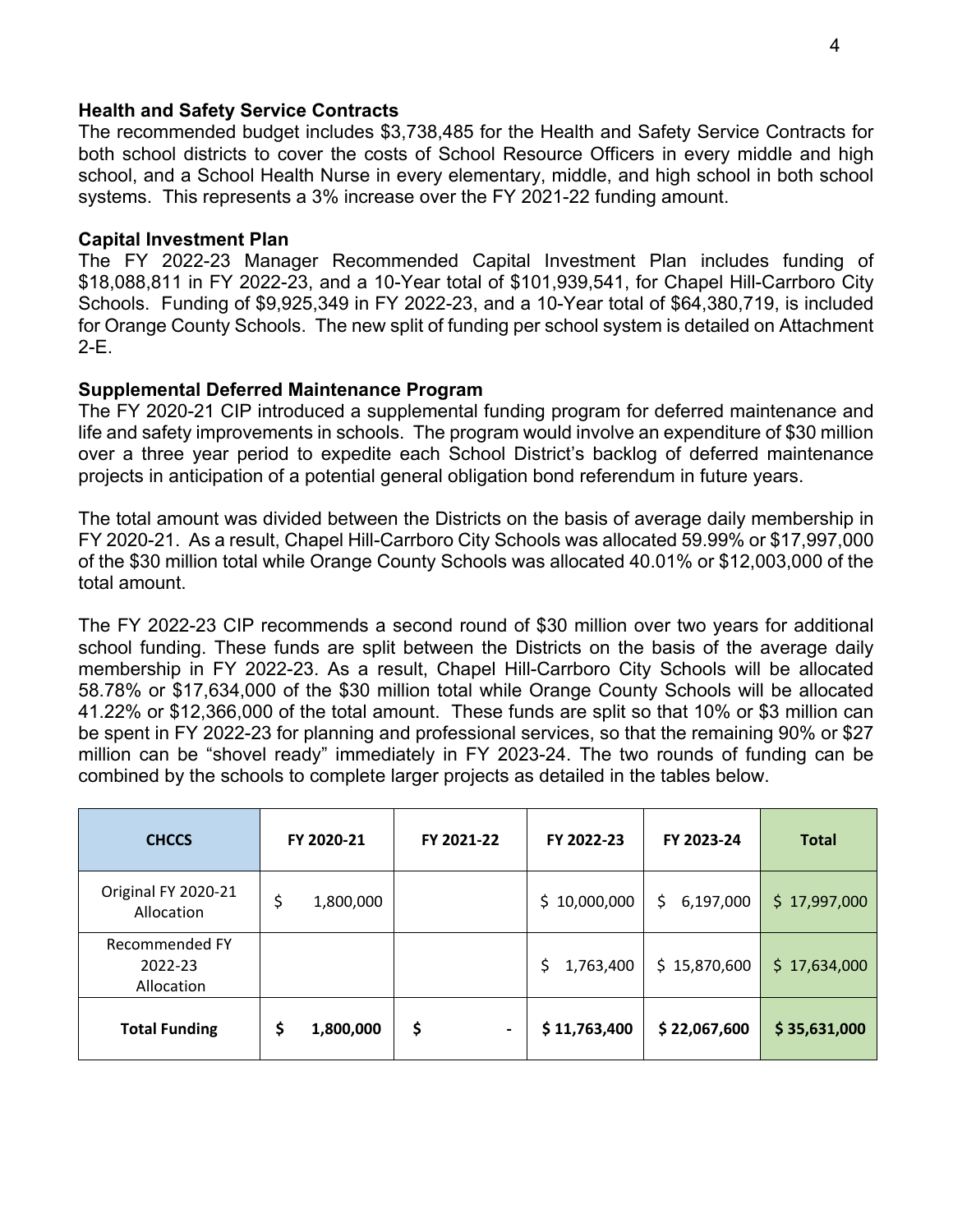| <b>OCS</b>                                  | FY 2020-21      | FY 2021-22      | FY 2022-23      | FY 2023-24   | <b>Total</b>     |
|---------------------------------------------|-----------------|-----------------|-----------------|--------------|------------------|
| <b>Original Allocation</b>                  | \$<br>4,150,000 | \$<br>3,600,000 | \$<br>4,253,000 |              | \$<br>12,003,000 |
| Recommended<br><b>Additional Allocation</b> |                 |                 | \$<br>1,236,600 | \$11,129,400 | \$12,366,000     |
| <b>Total Funding</b>                        | \$<br>4,150,000 | \$<br>3,600,000 | \$5,489,600     | \$11,129,400 | \$24,369,000     |

The expenditures to date for CHCCS and OCS from the FY 2020-21 Allocation are \$849,308 and \$320,400 respectively.

Board members have the opportunity to discuss County funding and anticipated State funding for schools next year with Chapel Hill-Carrboro City Schools and Orange County Schools. Attachment 2-A provides additional information of how Orange County compares with other counties within North Carolina related to Current Expense funding per pupil and other educational related funding issues. Attachment 2-B provides a history of the Per Pupil Appropriation. Attachment 2-C provides a history of the Chapel Hill-Carrboro City Schools District Tax. Attachment 2-D represents the School Districts Local Current Expense Fund Balance Policy. Attachment 2-E presents the revised Capital Investment Plan Schools Projects Summary to reflect the revised ADM%, as included in the FY 2022-23 Manager's Recommended Operating Budget.

**FINANCIAL IMPACT:** Information on the financial impact is included in the above Background section.

**SOCIAL JUSTICE IMPACT:** There are no Orange County Social Justice Goal impacts associated with this item.

**ENVIRONMENTAL IMPACT:** There are no Orange County Environmental Responsibility Goal impacts associated with discussion of this item.

**RECOMMENDATION(S):** The Manager recommends that the Board discuss the topics noted and provide direction to staff, as appropriate.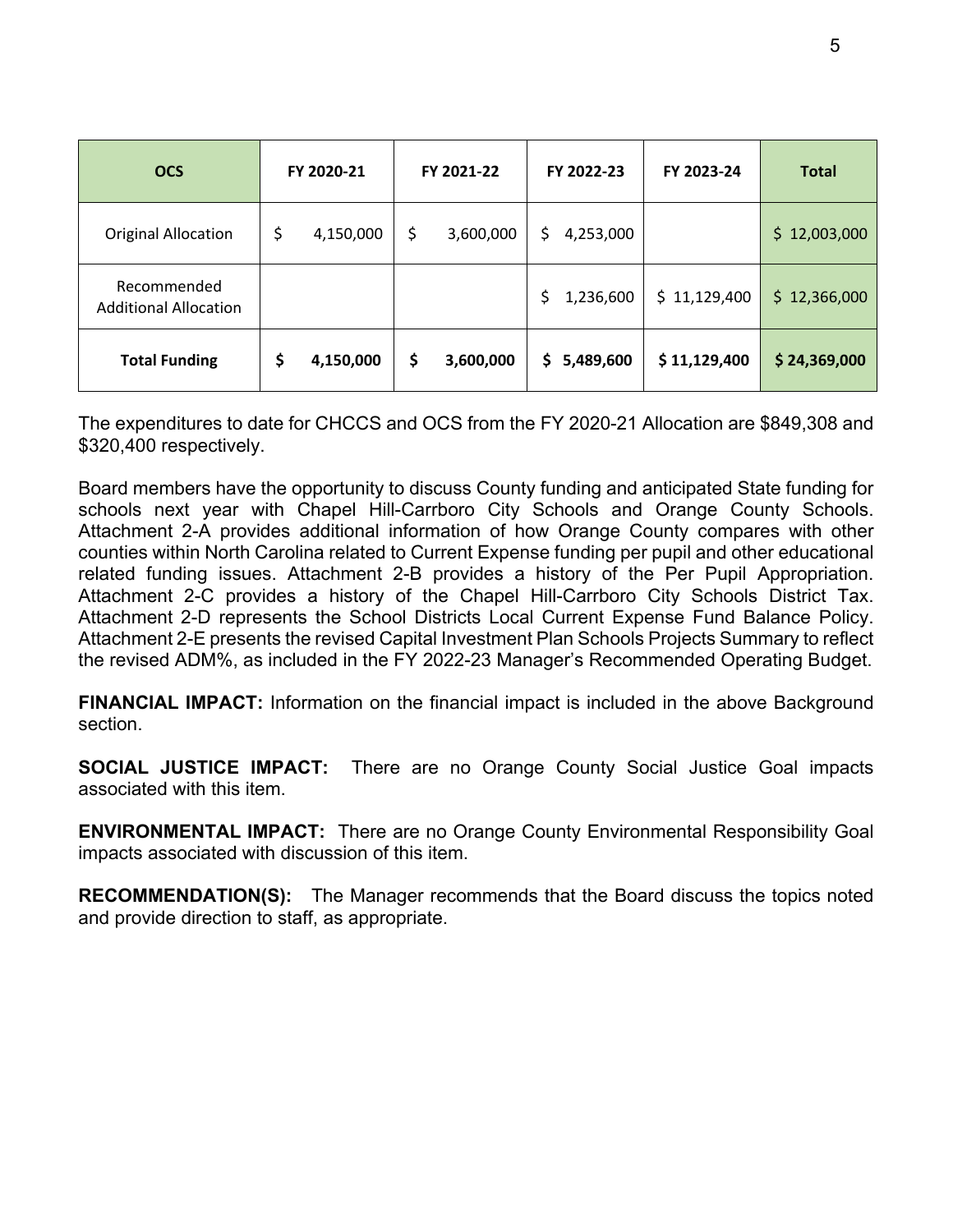| Table 30 - County Appropriations and Supplemental Taxes for |  |  |
|-------------------------------------------------------------|--|--|
| <b>Education</b>                                            |  |  |

**Year 2021**

|      | Year LEA No | <b>LEA Name</b>                             | Amount              | PPA   | Rank             |
|------|-------------|---------------------------------------------|---------------------|-------|------------------|
| 2021 | 999         | <b>STATE TOTAL</b>                          | 3,424,502,495 2,331 |       | 0                |
| 2021 | 681         | Chapel-Hill/Carrboro City Schools           | 78,595,078 6,749    |       | $\mathbf{1}$     |
| 2021 | 111         | Asheville City Schools                      | 22,324,157 5,417    |       | $\overline{2}$   |
| 2021 | 680         | <b>Orange County Schools</b>                | 35,942,503 5,130    |       | $\overline{3}$   |
| 2021 | 320         | Durham County Schools                       | 151,278,656 4,910   |       | $\overline{4}$   |
| 2021 | 280         | Dare County Schools                         | 23,230,449 4,643    |       | $\overline{5}$   |
| 2021 | 190         | <b>Chatham County Schools</b>               | 36,253,921 4,253    |       | $\overline{6}$   |
| 2021 | 880         | <b>Transylvania County Schools</b>          | 12,752,827 4,000    |       | $\overline{7}$   |
| 2021 | 600         | <b>Charlotte-Mecklenburg County Schools</b> | 522,632,548 3,799   |       | $\,8\,$          |
| 2021 | 650         | New Hanover County Schools                  | 83, 374, 975 3, 431 |       | $\boldsymbol{9}$ |
| 2021 | 100         | <b>Brunswick County Schools</b>             | 41,039,549 3,431    |       | 10               |
| 2021 | 480         | <b>Hyde County Schools</b>                  | 1,700,000 3,414     |       | 11               |
| 2021 | 920         | <b>Wake County Schools</b>                  | 526,003,342 3,355   |       | 12               |
| 2021 | 422         | <b>Weldon City Schools</b>                  | 2,202,222 3,352     |       | 13               |
| 2021 | 491         | Mooresville City Schools                    | 19,407,185 3,303    |       | 14               |
| 2021 | 110         | <b>Buncombe County Schools</b>              | 69,761,937 3,200    |       | 15               |
| 2021 | 410         | <b>Guilford County Schools</b>              | 209,610,398 3,156   |       | 16               |
| 2021 | 950         | <b>Watauga County Schools</b>               | 13,864,099 3,128    |       | 17               |
| 2021 | 690         | <b>Pamlico County Schools</b>               | 3,457,872 3,025     |       | 18               |
| 2021 | 160         | <b>Carteret County Schools</b>              | 23,274,410 3,014    |       | 19               |
| 2021 | 930         | <b>Warren County Schools</b>                | 4,964,331 2,937     |       | 20               |
| 2021 | 660         | Northampton County Schools                  | 3,500,000 2,859     |       | 21               |
| 2021 | 270         | <b>Currituck County Schools</b>             | 11,478,196 2,791    |       | 22               |
| 2021 | 350         | <b>Franklin County Schools</b>              | 21,192,936 2,765    |       | 23               |
| 2021 | 60          | <b>Avery County Schools</b>                 | 4,770,000 2,696     |       | 24               |
| 2021 | 340         | <b>Forsyth County Schools</b>               | 134,708,592 2,678   |       | 25               |
| 2021 | 750         | <b>Polk County Schools</b>                  | 5,429,441 2,649     |       | 26               |
| 2021 | 70          | <b>Beaufort County Schools</b>              | 14,587,140 2,489    |       | 27               |
| 2021 | 900         | <b>Union County Schools</b>                 | 98,566,814 2,482    |       | 28               |
| 2021 | 730         | <b>Person County Schools</b>                | 10,442,896 2,478    |       | 29               |
| 2021 | 200         | <b>Cherokee County Schools</b>              | 6,909,596 2,454     |       | 30               |
| 2021 | 850         | <b>Stokes County Schools</b>                | 13,056,771          | 2,435 | 31               |
| 2021 | 700         | Pasquotank County Schools                   | 11,364,000 2,430    |       | 32               |
| 2021 | 500         | <b>Jackson County Schools</b>               | 8,267,941 2,360     |       | 33               |
| 2021 | 440         | <b>Haywood County Schools</b>               | 15,727,003 2,347    |       | $\overline{34}$  |
| 2021 | 580         | <b>Martin County Schools</b>                | 6,000,000 2,303     |       | 35               |
| 2021 | 292         | <b>Thomasville City Schools</b>             | 4,791,312 2,292     |       | 36               |
| 2021 | 450         | <b>Henderson County Schools</b>             | 28,928,000 2,263    |       | 37               |
| 2021 | 630         | <b>Moore County Schools</b>                 | 27,714,377          | 2,256 | 38               |
| 2021 | 980         | <b>Wilson County Schools</b>                | 22,461,930 2,228    |       | 39               |
| 2021 | 370         | <b>Gates County Schools</b>                 | 3,119,575 2,205     |       | 40               |
| 2021 | 130         | <b>Cabarrus County Schools</b>              | 71,322,993 2,191    |       | 41               |
| 2021 | 670         | <b>Onslow County Schools</b>                | 55,898,128 2,166    |       | 42               |
| 2021 | 761         | Asheboro City Schools                       | 9,496,072 2,162     |       | 43               |
| 2021 | 710         | <b>Pender County Schools</b>                | 20,220,842 2,157    |       | 44               |
| 2021 | 132         | Kannapolis City Schools                     | 11,227,539 2,136    |       | 45               |
| 2021 | 291         | <b>Lexington City Schools</b>               | 6,284,511           | 2,134 | 46               |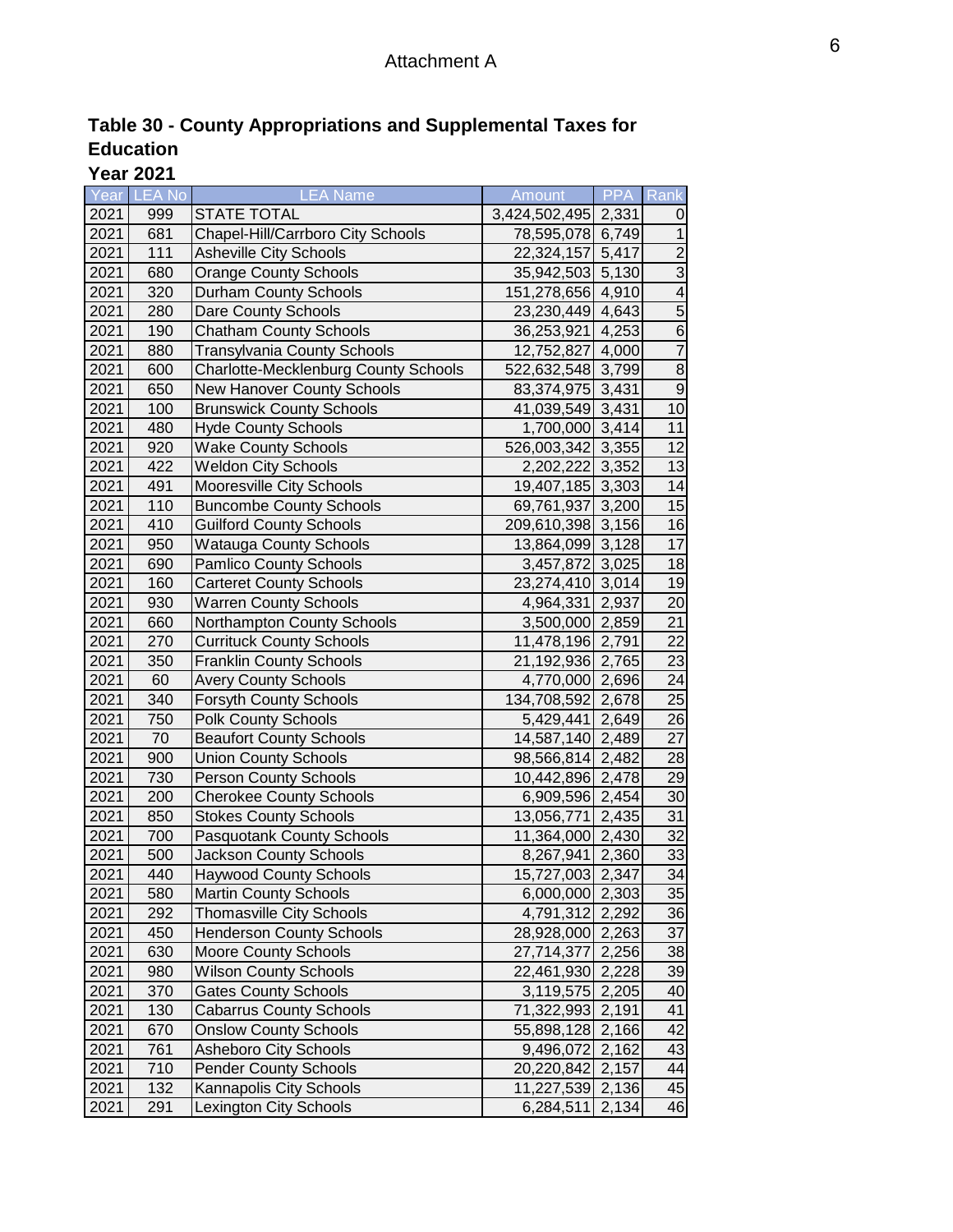| 2021 | 300 | Davie County Schools                 | 11,840,402 2,075    |       | 47 |
|------|-----|--------------------------------------|---------------------|-------|----|
| 2021 | 560 | <b>Macon County Schools</b>          | 8,786,447 2,069     |       | 48 |
| 2021 | 530 | Lee County Schools                   | 18,912,278 2,065    |       | 49 |
| 2021 | 800 | Rowan-Salisbury County Schools       | 36,414,914 2,038    |       | 50 |
| 2021 | 510 | <b>Johnston County Schools</b>       | 72,000,000 2,016    |       | 51 |
| 2021 | 490 | Iredell-Statesville Schools          | 40,068,018 2,006    |       | 52 |
| 2021 | 10  | Alamance-Burlington Schools          | 42,003,142 1,982    |       | 53 |
| 2021 | 390 | <b>Granville County Schools</b>      | 13,248,310 1,977    |       | 54 |
| 2021 | 30  | <b>Alleghany County Schools</b>      | 2,521,101 1,956     |       | 55 |
| 2021 | 210 | <b>Edenton-Chowan County Schools</b> | 3,500,000 1,936     |       | 56 |
| 2021 | 50  | <b>Ashe County Schools</b>           | 5,323,080 1,924     |       | 57 |
| 2021 | 830 | <b>Scotland County Schools</b>       | 10,044,895 1,924    |       | 58 |
| 2021 | 181 | <b>Hickory City Schools</b>          | 7,162,474 1,915     |       | 59 |
| 2021 | 821 | <b>Clinton City Schools</b>          | 5,460,542 1,914     |       | 60 |
| 2021 | 720 | <b>Perquimans County Schools</b>     | 2,900,000 1,851     |       | 61 |
| 2021 | 740 | <b>Pitt County Schools</b>           | 41,497,811          | 1,847 | 62 |
| 2021 | 861 | <b>Elkin City Schools</b>            | 2,229,028           | 1,838 | 63 |
| 2021 | 182 | Newton-Conover City Schools          | 5,081,350 1,833     |       | 64 |
| 2021 | 180 | <b>Catawba County Schools</b>        | 27,817,698 1,831    |       | 65 |
| 2021 | 810 | <b>Rutherford County Schools</b>     | 13, 187, 976 1, 798 |       | 66 |
| 2021 | 230 | <b>Cleveland County Schools</b>      | 24,387,081 1,784    |       | 67 |
| 2021 | 995 | <b>Yancey County Schools</b>         | 3,375,751           | 1,784 | 68 |
| 2021 | 90  | <b>Bladen County Schools</b>         | 6,831,521           | 1,768 | 69 |
| 2021 | 250 | <b>Craven County Schools</b>         | 22,021,335 1,765    |       | 70 |
| 2021 | 421 | Roanoke Rapids City Schools          | 4,404,436 1,732     |       | 71 |
| 2021 | 360 | <b>Gaston County Schools</b>         | 49,811,704 1,725    |       | 72 |
| 2021 | 862 | Mount Airy City Schools              | 2,815,018 1,715     |       | 73 |
| 2021 | 260 | <b>Cumberland County Schools</b>     | 80,711,700 1,709    |       | 74 |
| 2021 | 520 | <b>Jones County Schools</b>          | 1,627,789 1,708     |       | 75 |
| 2021 | 460 | <b>Hertford County Schools</b>       | 4,290,818 1,688     |       | 76 |
| 2021 | 80  | <b>Bertie County Schools</b>         | 3,027,671           | 1,685 | 77 |
| 2021 | 940 | <b>Washington County Schools</b>     | 1,739,398 1,681     |       | 78 |
| 2021 | 590 | <b>McDowell County Schools</b>       | 9,243,000 1,655     |       | 79 |
| 2021 | 640 | Nash-Rocky Mount Schools             | 23,096,054 1,655    |       | 80 |
| 2021 | 620 | <b>Montgomery County Schools</b>     | 5,496,501           | 1,594 | 81 |
| 2021 | 20  | <b>Alexander County Schools</b>      | 7,065,060 1,579     |       | 82 |
| 2021 | 420 | <b>Halifax County Schools</b>        | 3,149,169 1,561     |       | 83 |
| 2021 | 760 | <b>Randolph County Schools</b>       | 22,982,601 1,549    |       | 84 |
| 2021 | 40  | <b>Anson County Schools</b>          | 4,466,183 1,530     |       | 85 |
| 2021 | 550 | <b>Lincoln County Schools</b>        | 16,376,963 1,511    |       | 86 |
| 2021 | 150 | <b>Camden County Schools</b>         | 2,649,999 1,501     |       | 87 |
| 2021 | 790 | Rockingham County Schools            | 15,834,840 1,484    |       | 88 |
| 2021 | 970 | <b>Wilkes County Schools</b>         | 12,369,284 1,480    |       | 89 |
| 2021 | 990 | <b>Yadkin County Schools</b>         | 7,159,859 1,462     |       | 90 |
| 2021 | 570 | <b>Madison County Schools</b>        | 3,053,120 1,453     |       | 91 |
| 2021 | 140 | <b>Caldwell County Schools</b>       | 14,859,155 1,410    |       | 92 |
| 2021 | 220 | <b>Clay County Schools</b>           | 1,609,799 1,394     |       | 93 |
| 2021 | 290 | Davidson County Schools              | 24,246,170 1,378    |       | 94 |
| 2021 | 120 | <b>Burke County Schools</b>          | 15,156,050 1,344    |       | 95 |
| 2021 | 840 | <b>Stanly County Schools</b>         | 10,751,530 1,328    |       | 96 |
| 2021 | 610 | <b>Mitchell County Schools</b>       | 2,257,491           | 1,323 | 97 |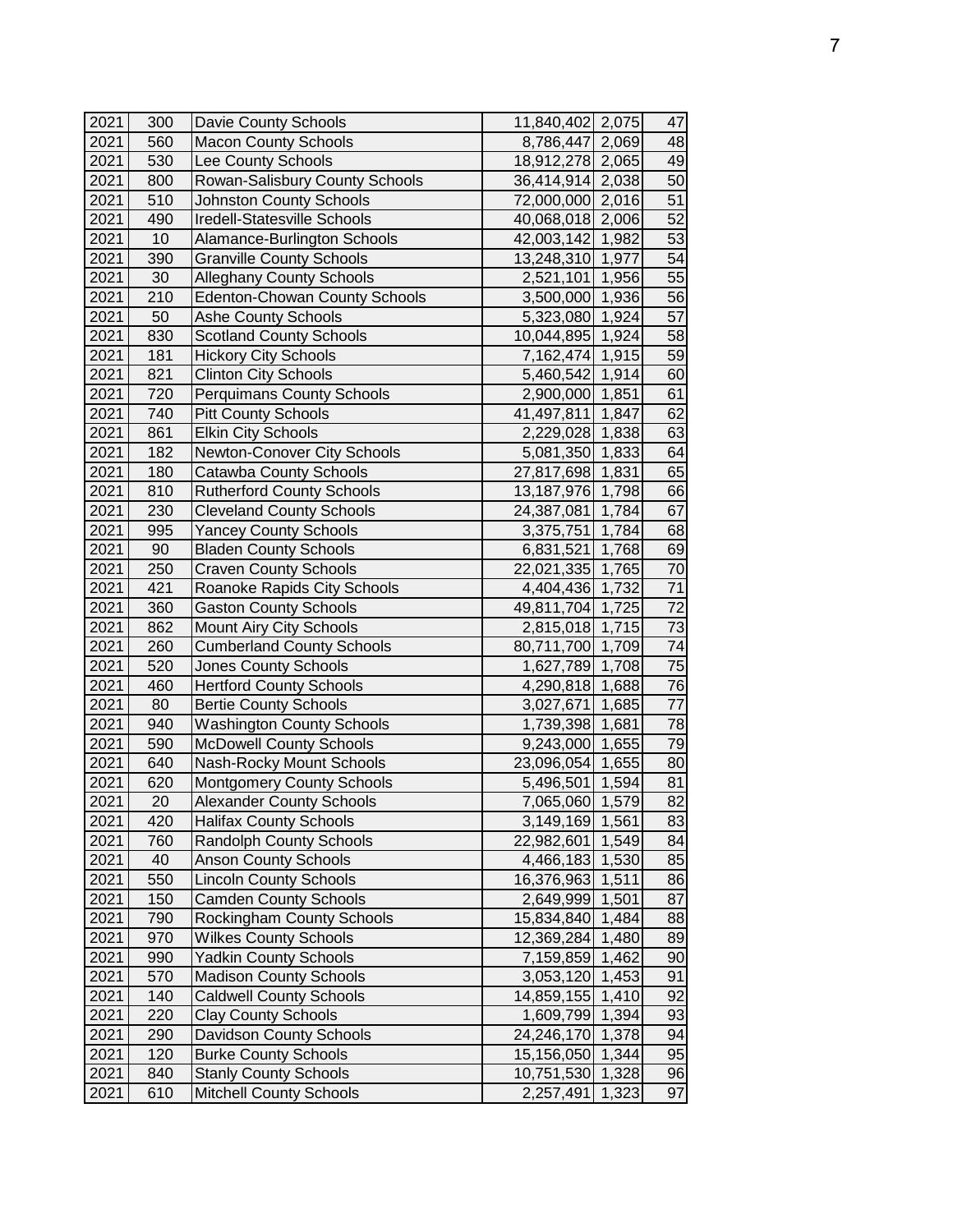| 2021 | 910 | <b>Vance County Schools</b>       | 6,415,752        | 1,303 | 98  |
|------|-----|-----------------------------------|------------------|-------|-----|
| 2021 | 860 | <b>Surry County Schools</b>       | 9,121,490        | 1,298 | 99  |
| 2021 | 430 | <b>Harnett County Schools</b>     | 24,271,534       | 1,272 | 100 |
| 2021 | 330 | <b>Edgecombe County Schools</b>   | 6,637,395 1,250  |       | 101 |
| 2021 | 820 | <b>Sampson County Schools</b>     | 9,358,327 1,248  |       | 102 |
| 2021 | 770 | <b>Richmond County Schools</b>    | 7,873,240 1,225  |       | 103 |
| 2021 | 960 | <b>Wayne County Schools</b>       | 20,515,695 1,215 |       | 104 |
| 2021 | 540 | <b>Lenoir County Schools</b>      | 9,900,000 1,215  |       | 105 |
| 2021 | 170 | <b>Caswell County Schools</b>     | 2,655,000 1,210  |       | 106 |
| 2021 | 240 | <b>Columbus County Schools</b>    | 6,062,353 1,201  |       | 107 |
| 2021 | 890 | <b>Tyrrell County Schools</b>     | 630,055 1,193    |       | 108 |
| 2021 | 241 | <b>Whiteville City Schools</b>    | 2,272,697        | 1,126 | 109 |
| 2021 | 380 | <b>Graham County Schools</b>      | 1,127,426        | 1,054 | 110 |
| 2021 | 310 | <b>Duplin County Schools</b>      | 8,968,900        | 962   | 111 |
| 2021 | 400 | <b>Greene County Schools</b>      | 2,585,000        | 957   | 112 |
| 2021 | 470 | <b>Hoke County Schools</b>        | 5,700,000        | 691   | 113 |
| 2021 | 780 | <b>Robeson County Schools</b>     | 13,305,000       | 656   | 114 |
| 2021 | 870 | <b>Swain County Schools</b>       | 999,216          | 558   | 115 |
| 2021 | 295 | <b>Innovative School District</b> | 99,830           | 487   | 116 |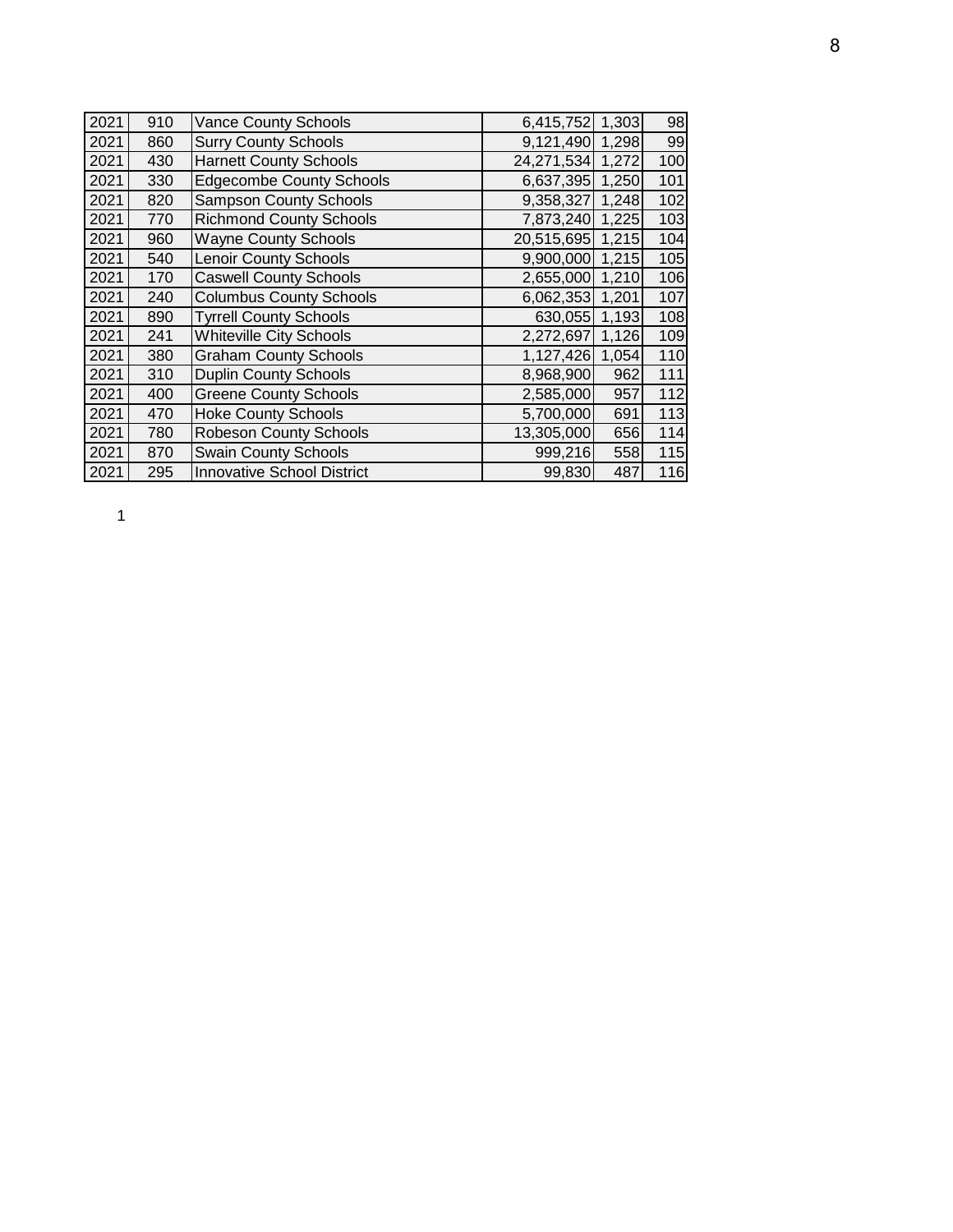#### Attachment B

# **Per Pupil Appropriation (General Fund)** *Historical Comparison*

### *Fiscal Years 1983-84 through 2021-22 reflect Commissioner approved per pupil appropriations. Fiscal Year 2022-23 reflects the Manager's Recommended per pupil.*

| <b>Fiscal Year</b> | <b>Per Pupil</b>     | <b>Annual \$</b>  | <b>Annual %</b> |  |  |
|--------------------|----------------------|-------------------|-----------------|--|--|
|                    | <b>Appropriation</b> | <b>Increase</b>   | <b>Increase</b> |  |  |
| 83-84              | \$603                |                   |                 |  |  |
| 84-85              | \$642                | \$39              | 6.47%           |  |  |
| 85-86              | \$773                | $\overline{$}131$ | 20.40%          |  |  |
| 86-87              | \$871                | \$98              | 12.68%          |  |  |
| 87-88              | \$870                | $-$1$             | $-0.11%$        |  |  |
| 88-89              | \$967                | \$97              | 11.15%          |  |  |
| 89-90              | \$1,057              | \$90              | 9.31%           |  |  |
| 90-91              | \$1,175              | \$118             | 11.16%          |  |  |
| 91-92              | \$1,310              | \$135             | 11.49%          |  |  |
| 92-93              | \$1,310              | \$0               | 0.00%           |  |  |
| 93-94              | \$1,363              | \$53              | 4.05%           |  |  |
| 94-95              | \$1,451              | \$88              | 6.46%           |  |  |
| 95-96              | \$1,571              | \$120             | 8.27%           |  |  |
| 96-97              | \$1,782              | \$211             | 13.43%          |  |  |
| 97-98              | \$1,889              | \$107             | 6.00%           |  |  |
| 98-99              | \$2,040              | \$151             | 7.99%           |  |  |
| 99-00              | \$2,256              | \$216             | 10.59%          |  |  |
| $00 - 01$          | \$2,395              | $\overline{$}139$ | 6.16%           |  |  |
| 01-02              | \$2,437              | \$42              | 1.75%           |  |  |
| 02-03              | \$2,516              | \$79              | 3.24%           |  |  |
| 03-04              | \$2,566              | \$50              | 1.99%           |  |  |
| 04-05              | \$2,623              | \$57              | 2.22%           |  |  |
| 05-06              | \$2,796              | \$173             | 6.60%           |  |  |
| 06-07              | \$2,957              | \$161             | 5.76%           |  |  |
| 07-08              | \$3,069              | \$112             | 3.79%           |  |  |
| 08-09              | \$3,200              | \$131             | 4.27%           |  |  |
| 09-10              | \$3,096              | $-$104$           | $-3.25%$        |  |  |
| $10 - 11$          | \$3,096              | \$0               | 0.00%           |  |  |
| $11 - 12$          | \$3,102              | \$6               | 0.19%           |  |  |
| $12 - 13$          | \$3,167              | \$65              | 2.10%           |  |  |
| $13 - 14$          | \$3,269              | \$102             | 3.22%           |  |  |
| $14 - 15$          | \$3,571              | \$302             | 9.24%           |  |  |
| $15 - 16$          | \$3,698              | \$127             | 3.54%           |  |  |
| 16-17              | $\overline{$3,868}$  | $\overline{$}171$ | 4.61%           |  |  |
| $17 - 18$          | \$3,991              | \$123             | 3.18%           |  |  |
| $18 - 19$          | \$4,165              | \$174             | 4.36%           |  |  |
| 19-20              | \$4,352              | \$187             | 4.50%           |  |  |
| $20 - 21$          | \$4,367              | \$15              | 0.34%           |  |  |
| $21 - 22$          | \$4,367              | \$0               | 0.00%           |  |  |
| 22-23*             | \$4,808              | \$441             | 10.10%          |  |  |

 *\*Manager's Recommended Budget*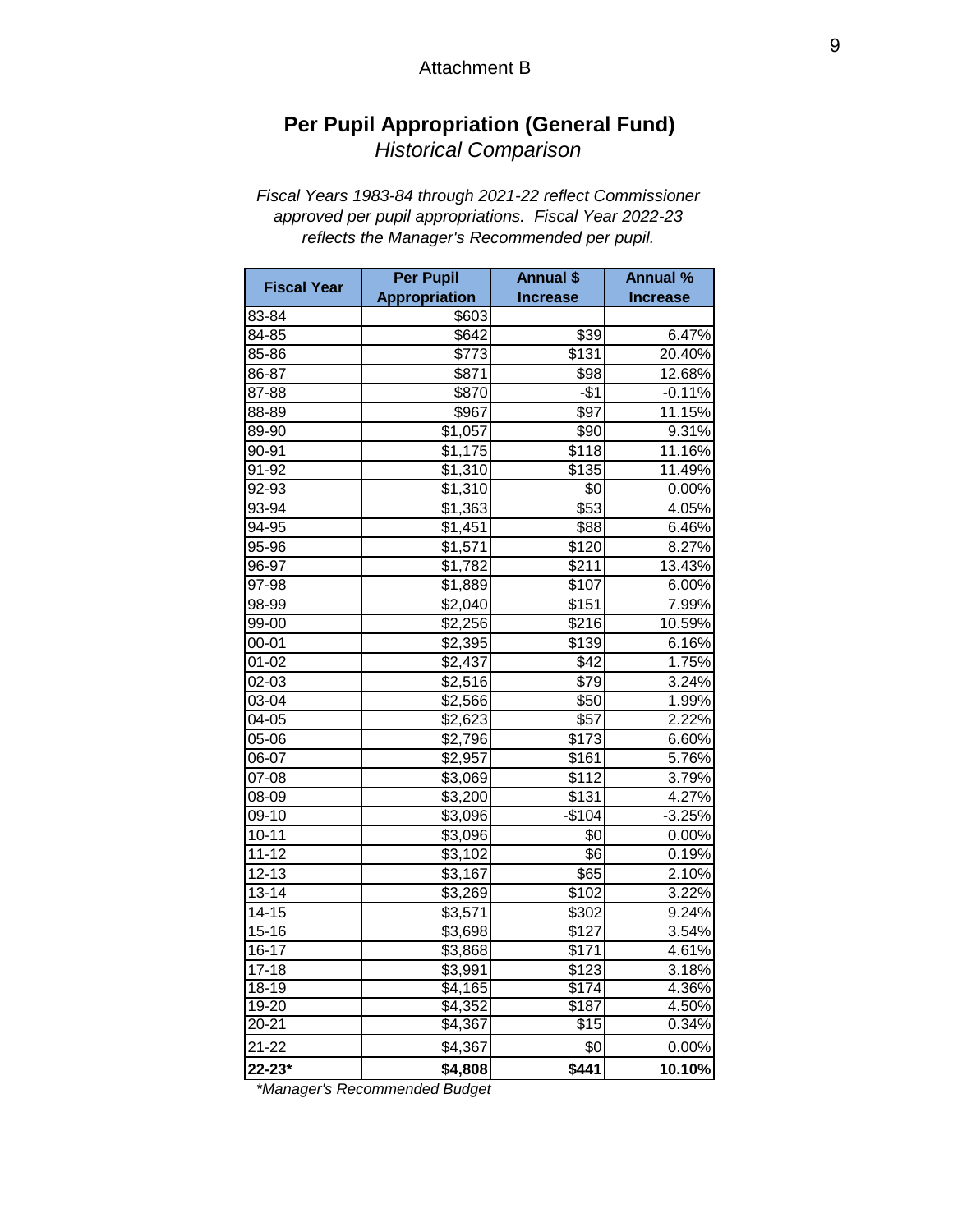┓

 $\overline{\phantom{a}}$ 

| <b>Historical Tax Rate</b><br>(Per \$100 Assessed Valuation)<br><b>Chapel Hill-Carrboro District Tax</b> |                                                           |              |  |  |  |  |  |  |  |  |
|----------------------------------------------------------------------------------------------------------|-----------------------------------------------------------|--------------|--|--|--|--|--|--|--|--|
|                                                                                                          |                                                           |              |  |  |  |  |  |  |  |  |
| <b>CHCCS Special District</b>                                                                            | Change<br>(in cents<br>per \$100<br>assessed<br>valuation |              |  |  |  |  |  |  |  |  |
| 1989-90                                                                                                  | 17.75                                                     |              |  |  |  |  |  |  |  |  |
| 1990-91                                                                                                  | 17.75 0.00                                                |              |  |  |  |  |  |  |  |  |
| 1991-92                                                                                                  |                                                           | 17.35 (0.40) |  |  |  |  |  |  |  |  |
| 1992-93                                                                                                  | 17.35 0.00                                                |              |  |  |  |  |  |  |  |  |
| 1993-94*                                                                                                 |                                                           | 15.75(1.60)  |  |  |  |  |  |  |  |  |
| 1994-95                                                                                                  |                                                           | 15.40(0.35)  |  |  |  |  |  |  |  |  |
| 1995-96                                                                                                  | 15.40 0.00                                                |              |  |  |  |  |  |  |  |  |
| 1996-97                                                                                                  | 19.00 3.60                                                |              |  |  |  |  |  |  |  |  |
| 1997-98*                                                                                                 | 17.90                                                     | (1.10)       |  |  |  |  |  |  |  |  |
| 1998-99                                                                                                  | 19.20 1.30                                                |              |  |  |  |  |  |  |  |  |
| 1999-00                                                                                                  | 22.00 2.80                                                |              |  |  |  |  |  |  |  |  |
| 2000-01                                                                                                  | 22.00 0.00                                                |              |  |  |  |  |  |  |  |  |
| 2001-02*                                                                                                 |                                                           | 20.20 (1.80) |  |  |  |  |  |  |  |  |
| 2002-03                                                                                                  |                                                           | 19.20 (1.00) |  |  |  |  |  |  |  |  |
| 2003-04                                                                                                  | 20.00 0.80                                                |              |  |  |  |  |  |  |  |  |
| 2004-05                                                                                                  | 20.00 0.00                                                |              |  |  |  |  |  |  |  |  |
| 2005-06*                                                                                                 |                                                           | 18.34(1.66)  |  |  |  |  |  |  |  |  |
| 2006-07                                                                                                  | 18.85 0.51                                                |              |  |  |  |  |  |  |  |  |
| 2007-08                                                                                                  | 20.35 1.50                                                |              |  |  |  |  |  |  |  |  |
| 2008-09                                                                                                  | $23.00$ $2.65$                                            |              |  |  |  |  |  |  |  |  |
| $2009 - 10^{*}$                                                                                          |                                                           | 18.84(4.16)  |  |  |  |  |  |  |  |  |
| 2010-11                                                                                                  | 18.84 0.00                                                |              |  |  |  |  |  |  |  |  |
| <u>2011-12</u>                                                                                           | 18.84 0.00                                                |              |  |  |  |  |  |  |  |  |
| 2012-13                                                                                                  | 18.84 0.00                                                |              |  |  |  |  |  |  |  |  |
| 2013-14                                                                                                  | $\overline{20.84}$  2.00                                  |              |  |  |  |  |  |  |  |  |
| 2014-15                                                                                                  | 20.84 0.00                                                |              |  |  |  |  |  |  |  |  |
| 2015-16                                                                                                  | 20.84 0.00                                                |              |  |  |  |  |  |  |  |  |
| 2016-17                                                                                                  | 20.84 0.00                                                |              |  |  |  |  |  |  |  |  |
| 2017-18*                                                                                                 |                                                           | 20.18 (0.66) |  |  |  |  |  |  |  |  |
| 2018-19                                                                                                  | 20.18 0.00                                                |              |  |  |  |  |  |  |  |  |
| 2019-20                                                                                                  | 20.18 0.00                                                |              |  |  |  |  |  |  |  |  |
| 2020-21                                                                                                  | 20.18 0.00                                                |              |  |  |  |  |  |  |  |  |
| $2021 - 22*$                                                                                             |                                                           | 18.30 (1.88) |  |  |  |  |  |  |  |  |
| 2022-23                                                                                                  | 18.30 0.00                                                |              |  |  |  |  |  |  |  |  |

\*Denotes Revaluation Year

\*\*Fiscal Years 1989-90 through 2021-22 reflect approved tax rates; Fiscal Year 2022-23 reflects Manager Recommended tax rate.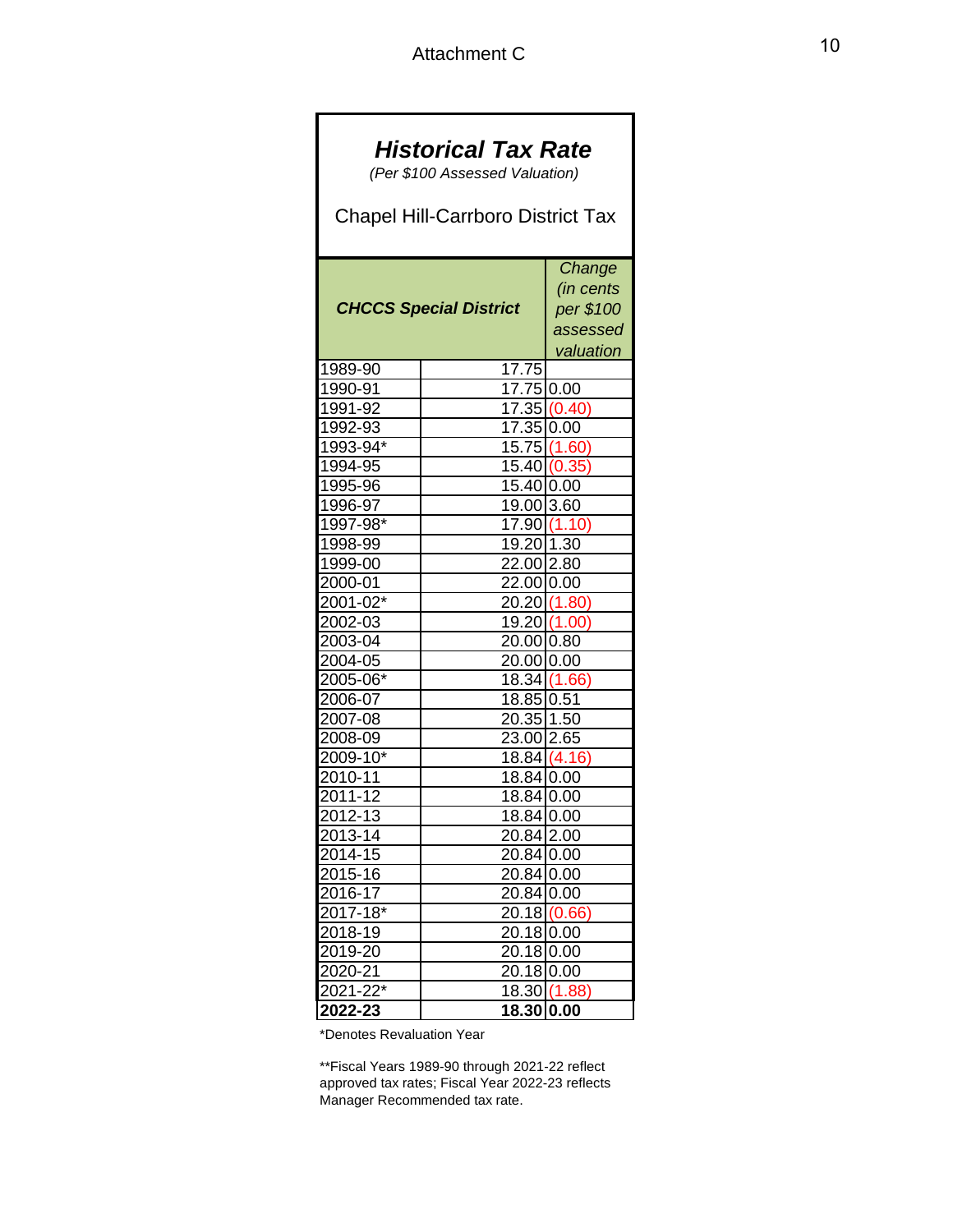# *School Districts Local Current Expense Fund Balance Policy*

# *Joint Policy Between Orange County Board of County Commissioners Chapel Hill-Carrboro City Schools Board of Education Orange County Schools Board of Education*

## **1. Guidelines**

The School Budget and Fiscal Control Act (SBFCA) establishes accounting, budgetary and fiscal control guidelines for School Systems. The SBFCA is codified in G.S. Chapter 115C, Article 31, beginning at G.S. 115C-422. This act parallels the statutes established for Local Government with a few exceptions.

## **2. Definitions**

- 2.1.**Total Fund Balance** The difference between a school system's total assets and its total liabilities at the end of the fiscal year.
- 2.2.**Fund Balance Available for Appropriation** The sum of a school system's assets held in cash and investments minus the sum of the school system's liabilities and encumbrances at the end of the fiscal year as outlined in G.S. 115C-425 of the SBFCA.
- 2.3.**Designated Fund Balance** The amount of the available fund balance that has been appropriated for the budget year through budgetary action of the School Board.
- 2.4.**Undesignated Fund Balance** The difference between Fund Balance Available for Appropriation and Designated Fund Balance.

# **3. Policy**

- 3.1.**Fund Balance for Cash Flow Purposes** Each school district will make a good faith effort to maintain a level of undesignated fund balance that will ensure sufficient funds are available to address its cash flow needs. The following levels are to be maintained for cash flow purposes only:
	- 3.1.1. **Chapel Hill Carrboro City Schools** The targeted level of undesignated fund balance for cash flow purposes will be at a minimum of 5.5 percent of budgeted expenditures.
	- 3.1.2. **Orange County Schools** The targeted level of undesignated fund balance for cash flow purposes will be at a minimum of 5.5 percent of budgeted expenditures.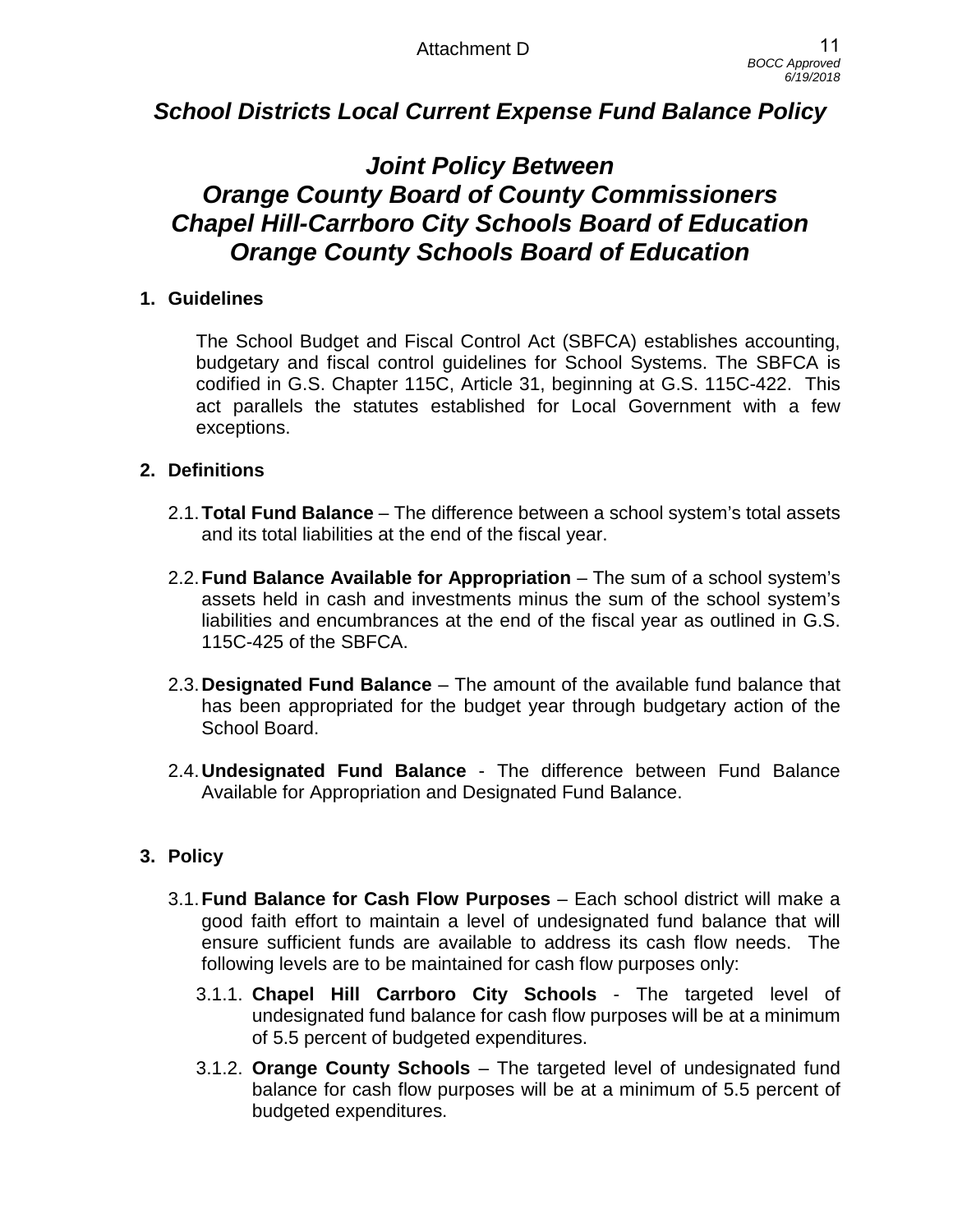- 3.2.**Accumulated Fund Balance Above Cash Flow Purposes** In the event that either school district accumulates more than the percentage amounts allowed for cash flow purposes, the respective Boards of Education will develop a plan in place for spending the accumulated fund balance surplus for non-recurring purposes. The Board of Education will share that plan with the Board of County Commissioners
- 3.3.**Fund Balance Appropriation Occurring Outside the Normal Annual Budgeting Process** – Appropriation of fund balance is a budgetary action that rests with elected bodies of each school system. It is highly desired that fund balance appropriations be limited to non-recurring expenses. Both school districts have historically appropriated fund balance as a part of their normal budgeting process, and this practice will remain until additional revenue is available to eliminate the use of fund balance. The Board of Education should note and explain significant deviations in the normal budgetary appropriation as a part of the budget narrative accompanying the recommended and adopted budgets.

If the Board of Education finds it necessary to appropriate fund balance, outside the normal annual budgeting process, the Board of Education shall highlight the appropriation in their next fiscal year's budget request. The County Commissioners are not obligated to increase local current expense in order to fund recurring items for which the Board of Education appropriates fund balance outside of the normal budgeting process.

- 4. **Undesignated Fund Balance** Undesignated fund balance may be allowed to accumulate above the cash flow percentages under certain circumstances. School Boards will develop a detailed plan for future use of accumulated fund balance. Boards of Education are to use undesignated fund balance to address unforeseen events or opportunities. In these instances, it is the responsibility of the Board of Commissioners to work with the School Boards to address the extraordinary issues.
- 5. **Extraordinary Emergency Needs** There may arise a time in the future when one or both school district(s) experience(s) an unforeseen extraordinary uninsured event that greatly compromises how the district(s) serve(s) children. In such instances, there may be a need for the school district(s) to use some or all of its fund balance. In such instances, the Board(s) of Education is(are) to take appropriate action to correct the problem, and following necessary budgetary action by the Board of County Commissioners, the County will reimburse the School Board(s) for the necessary expenditures.
- 6. **Policy Review** The School/County Collaboration Work Group shall review this policy every 18 months to determine if changes to the policy are necessary.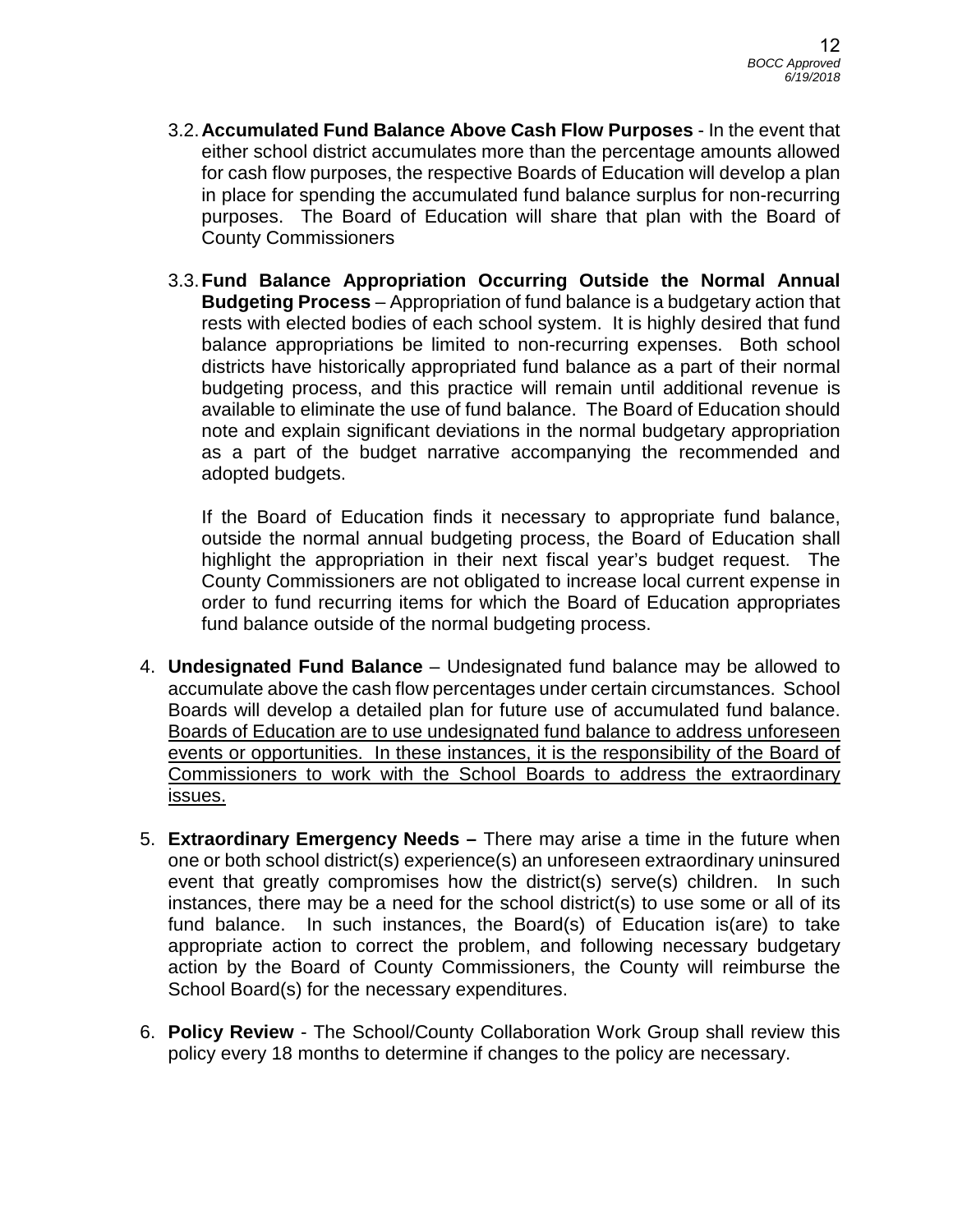# Attachment E

### **School Projects Summary ‐ RECOMMEND**

**Fiscal Years 2022‐32**

|                                                    | Current            | Year 1             | Year 2             | Year 3             | Year 4             | Year 5                                      | Year 6                | Year <sub>7</sub>  | Year 8             | Year 9                | Year 10            | <b>Ten</b>   |
|----------------------------------------------------|--------------------|--------------------|--------------------|--------------------|--------------------|---------------------------------------------|-----------------------|--------------------|--------------------|-----------------------|--------------------|--------------|
|                                                    | <b>Fiscal Year</b> | <b>Fiscal Year</b> | <b>Fiscal Year</b> | <b>Fiscal Year</b> | <b>Fiscal Year</b> | <b>Fiscal Year</b>                          | <b>Fiscal Year</b>    | <b>Fiscal Year</b> | <b>Fiscal Year</b> | <b>Fiscal Year</b>    | <b>Fiscal Year</b> | Year         |
| 2021-22<br><b>Appropriations</b>                   |                    | 2022-23            | 2023-24            | 2024-25            | 2025-26            | 2026-27                                     | 2027-28               | 2028-29            | 2029-30            | 2030-31               | 2031-32            | <b>Total</b> |
| <b>Bond Referendum</b>                             |                    |                    |                    |                    |                    | 45,000,000                                  |                       | 45,000,000         |                    | 40,000,000            |                    | 130,000,000  |
| <b>Chapel Hill-Carrboro City Schools</b>           |                    |                    |                    |                    |                    |                                             |                       |                    |                    |                       |                    |              |
| <b>Bond Referendum</b>                             | 1,922,000          |                    |                    |                    |                    |                                             |                       |                    |                    |                       |                    |              |
| <b>Chapel Hill-Carrboro City Schools</b>           |                    |                    |                    |                    |                    |                                             |                       |                    |                    |                       |                    |              |
| Article 46 Sales Tax Proceeds<br>1,219,446         |                    | 1,268,223          | 1,318,952          | 1,371,710          | 1,426,578          | 1,483,641                                   | 1,542,987             | 1,604,706          | 1,668,894          | 1,735,650             | 1,805,076          | 15,226,417   |
| Debt Financing - School Improvements               | 2,519,561          | 2,569,952          | 2,621,351          | 2,673,778          | 2,727,254          | 2,781,799                                   | 2,837,435             | 2,894,184          | 2,952,068          | 3,011,109             | 3,071,331          | 28,140,261   |
| <b>Lottery Proceeds</b><br>846,461                 |                    | 846,461            | 846,461            | 846,461            | 846,461            | 846,461                                     | 846,461               | 846,461            | 846,461            | 846,461               | 846,461            | 8,464,610    |
| <b>Recurring Capital Items</b><br>1,810,800        |                    | 1,810,800          | 1,810,800          | 1,810,800          | 1,810,800          | 1,810,800                                   | 1,810,800             | 1,810,800          | 1,810,800          | 1,810,800             | 1,810,800          | 18,108,000   |
| Supplemental Deferred Maintenance Program          |                    | 11,810,800         | 22,494,200         |                    |                    |                                             |                       |                    |                    |                       |                    | 34,305,000   |
| <b>Chapel Hill-Carrboro City Schools Total</b>     | 8,318,268          | 18,306,236         | 29,091,764         | 6,702,749          | 6,811,093          | 6,922,701                                   | 7,037,683             | 7,156,151          | 7,278,223          | 7,404,020             | 7,533,668          | 104,244,288  |
| <b>Orange County Schools</b>                       |                    |                    |                    |                    |                    |                                             |                       |                    |                    |                       |                    |              |
| <b>Bond Referendum</b><br>11,386,000               |                    |                    |                    |                    |                    |                                             |                       |                    |                    |                       |                    |              |
| <b>Orange County Schools</b>                       |                    |                    |                    |                    |                    |                                             |                       |                    |                    |                       |                    |              |
| Article 46 Sales Tax Proceeds                      | 800,842            | 832,876            | 866,191            | 900,839            | 936,872            | 974,348                                     | 1,013,322             | 1,053,855          | 1,096,009          | 1,139,849             | 1,185,443          | 9,999,604    |
| Debt Financing - School Improvements               | 1,654,661          | 1,687,754          | 1,721,509          | 1,755,940          | 1,791,059          | 1,826,879                                   | 1,863,417             | 1,900,685          | 1,938,699          | 1,977,473             | 2,017,022          | 18,480,437   |
| <b>Lottery Proceeds</b>                            | 555,893            | 555,893            | 555,893            | 555,893            | 555,893            | 555,893                                     | 555,893               | 555,893            | 555,893            | 555,893               | 555,893            | 5,558,930    |
| <b>Recurring Capital Items</b>                     | 1,189,200          | 1,189,200          | 1.189.200          | 1,189,200          | 1,189,200          | 1,189,200                                   | 1,189,200             | 1,189,200          | 1.189.200          | 1,189,200             | 1,189,200          | 11,892,000   |
| Supplemental Deferred Maintenance Program          | 3,600,000          | 5,442,200          | 10,702,800         |                    |                    |                                             |                       |                    |                    |                       |                    | 16,145,000   |
| <b>Orange County Schools Total</b>                 | 19,186,596         | 9,707,923          | 15,035,593         | 4,401,872          | 4,473,024          | 4,546,320                                   | 4,621,832             | 4,699,633          | 4,779,801          | 4,862,415             | 4,947,558          | 62,075,971   |
| <b>Durham Tech Community College</b>               |                    | 500,000            | 10,500,000         |                    |                    |                                             |                       |                    |                    |                       |                    | 11,000,000   |
| <b>Appropriations Total</b>                        | 27,504,864         | 28,514,159         | 54,627,357         | 11,104,621         |                    | 11,284,117 56,469,021 11,659,515 56,855,784 |                       |                    | 12,058,024         | 52.266.435 12.481.226 |                    | 307,320,259  |
| <b>Revenues/Funding Sources</b>                    |                    |                    |                    |                    |                    |                                             |                       |                    |                    |                       |                    |              |
| Article 46 Sales Tax Proceeds                      | 2,020,288          | 2.101.099          | 2,185,143          | 2,272,549          | 2,363,450          | 2,457,989                                   | 2,556,309             | 2,658,561          | 2,764,903          | 2,875,499             | 2,990,519          | 25,226,021   |
| Debt Financing - Bond Proceeds<br>13,308,000       |                    |                    |                    |                    |                    | 45,000,000                                  |                       | 45,000,000         |                    | 40,000,000            |                    | 130,000,000  |
| Debt Financing - Durham Tech                       |                    | 500,000            | 10,500,000         |                    |                    |                                             |                       |                    |                    |                       |                    | 11,000,000   |
| 10,774,222<br>Debt Financing - School Improvements |                    | 23,310,706         | 39,039,860         | 5,629,718          | 5,418,313          | 5,508,678                                   | 5,600,852             | 5,694,869          | 5,790,767          | 5,888,582             | 5,988,353          | 107,870,698  |
| <b>Lottery Proceeds</b><br>1,402,354               |                    | 1,402,354          | 1,402,354          | 1,402,354          | 1,402,354          | 1,402,354                                   | 1,402,354             | 1,402,354          | 1,402,354          | 1,402,354             | 1,402,354          | 14,023,540   |
| <b>Transfer from General Fund</b>                  |                    | 1,200,000          | 1,500,000          | 1,800,000          | 2,100,000          | 2,100,000                                   | 2,100,000             | 2,100,000          | 2,100,000          | 2,100,000             | 2,100,000          | 19,200,000   |
| <b>Revenues/Funding Sources Total</b>              | 27.504.864         | 28,514,159         | 54,627,357         | 11,104,621         | 11,284,117         |                                             | 56,469,021 11,659,515 | 56,855,784         | 12.058.024         | 52.266.435            | 12,481,226         | 307,320,259  |